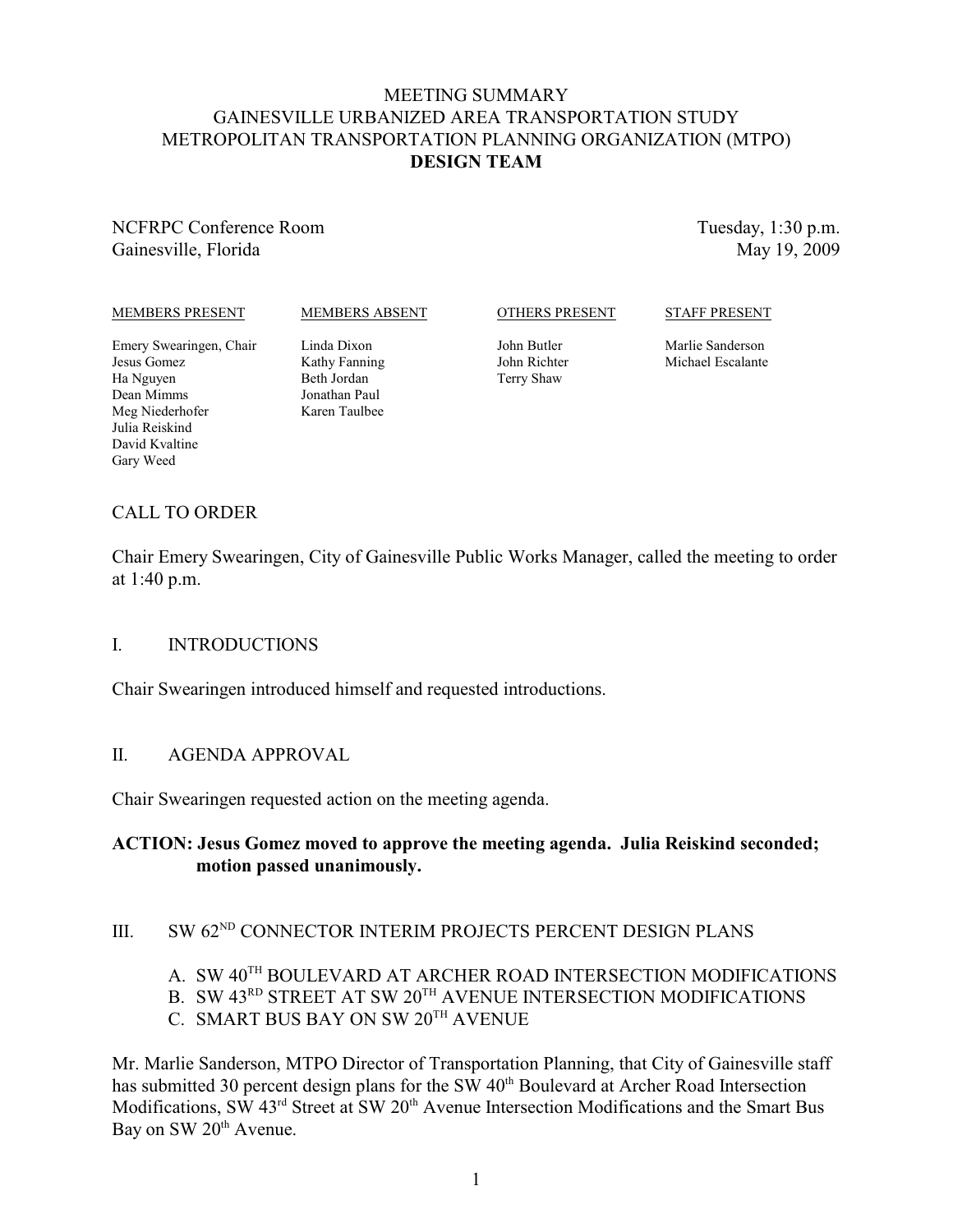Mr. Terry Shaw, HNTB Associate Vice President, discussed the 30 percent design plans for the SW 40<sup>th</sup> Boulevard at Archer Road Intersection Modifications, SW 43<sup>rd</sup> Street at SW 20<sup>th</sup> Avenue Intersection Modifications and the Smart Bus Bay on SW  $20<sup>th</sup>$  Avenue and answered questions.

ACTION: Julia Reiskind move to recommend that the MTPO approve the SW 40<sup>th</sup> Boulevard **at Archer Road Intersection Modifications Project 30 Percent Design Plans, the SW 43<sup>rd</sup> Street at SW 20<sup>th</sup> Avenue Intersection Modifications 30 percent design** plans and Smart Bus Bay on SW 20<sup>th</sup> Avenue 30 percent design plans, that includes **a written explanation that discusses why the MTPO Design Policy Manual shade tree provisions cannot be followed. Gary Weed seconded; motion passed 6 to 2.**

## IV. AMERICAN RECOVERY & REINVESTMENT ACT (ARRA) ENHANCEMENT PROJECTS- SCOPING PLANS

# A. NW 34 $^{TH}$  STREET [NW 39 $^{TH}$  AVENUE TO US 441] SIDEWALK

Mr. Sanderson stated that Florida Department of Transportation (FDOT) staff has provided some information regarding the NW 34<sup>th</sup> Street Sidewalk scoping plans.

Mr. Emery Swearingen, City of Gainesville Public Works Manager, discussed the scope of the NW 34<sup>th</sup> Street Sidewalk Project and answered questions. He noted that there would be a 6-foot Americans with Disabilites Act (ADA)-compliant sidewalk. He added that the project would be split into two phases, with Phase 1 from NW  $39<sup>th</sup>$  Avenue to NW  $53<sup>rd</sup>$  Avenue and Phase 2 from NW  $53<sup>rd</sup>$  Avenue to US 441.

# **ACTION: Gary Weed moved to recommend that the MTPO approve the scope for the NW** 34<sup>th</sup> Street Sidewalk Project to replace the existing asphalt path with a 6-foot **ADA-compliant sidewalk. John Richter seconded; motion passed unanimously.**

# B. SW  $8^{TH}$  AVENUE [TOWER ROAD TO SW  $67^{TH}$  TERRACE] SIDEWALK

Mr. Sanderson stated that FDOT staff has provided some information regarding the SW  $8<sup>th</sup>$  Avenue Sidewalk Project.

Ms. Ha Nguyen, Alachua County Contract & Design Manager, discussed the scope of the SW  $8<sup>th</sup>$ Avenue Sidewalk Project and answered questions.

## **ACTION: Gary Weed moved to recommend that the MTPO approve the scope for the SW 8<sup>th</sup> Avenue Sidewalk Project to construct an MTPO Design Policy Manual**compliant sidewalk on the north side of SW 8<sup>th</sup> Avenue that, as needed, will **meander around utility poles and drainage structures. John Richter seconded; motion passed unanimously.**